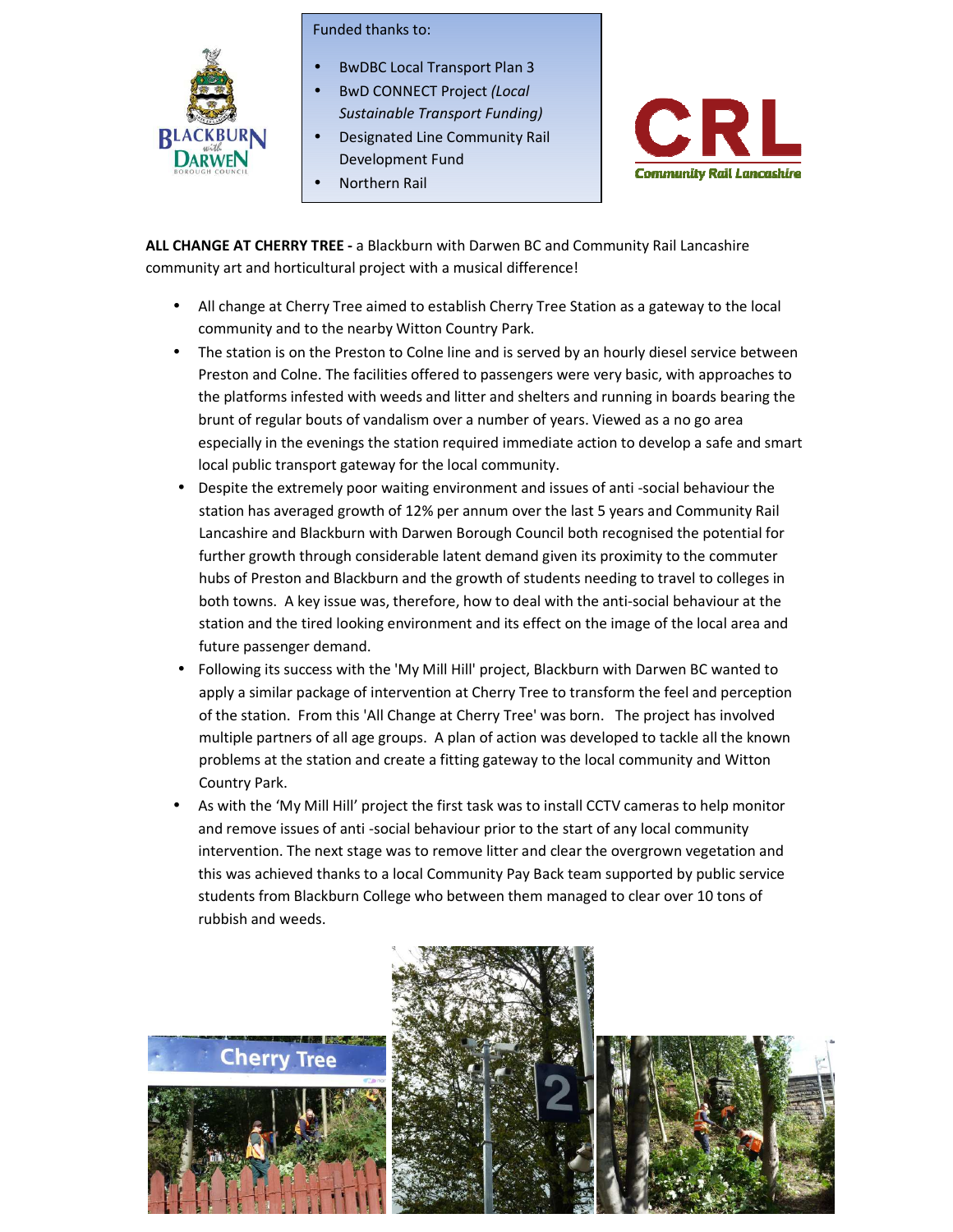- Following clearance Year 6 pupils from St Francis Primary School, and local Scouts, Cubs and Beavers from the Feniscliffe pack along with their parents planted over two thousand Daffodil bulbs on site to ensure a colourful spring show. The children from St Francis Primary School also worked with our local Community Rail officer to learn about the history of Cherry Tree Station which culminated in the production of a "spot the difference poster" for display at the station
- Stanley Grange a local group which specialises in working with adults with learning difficulties gave advice on further planting at the station as well as supplying plants and labour on planting days giving their clients an opportunity to work on a project alongside local college students.



- The task of linking the station to the local Witton Country Park was achieved using an innovative imaginary story line which was enthusiastically taken up by the school and Scout group who produced colourful art work for the station reflecting the story line. The magical story tells of a song mine which ran from the station to Witton Country Park and from where songs were transported by rail from the station all over the world. As part of the project the old entrance to the mine adjacent to the station car park was 'rediscovered' and a ceramic sculpture produced by a local potter working with adults with learning difficulties whose workshop is located in Witton Country Park has been installed to represent the capped mine entrance.
- An overland route following the old mine workings has been established and will be marked with QR codes which when activated play one of the 'songs' left behind when the mine was worked out. The music was written and recorded especially for the project by young musicians from two local youth groups at Strawberry Bank and Mill Hill.



- Art work from the school, Scouts, Cubs and Beavers swelled with contributions from two local adult craft groups and a local art group and having been digitally mixed by local artist Alastair Nicholson 11 panels now feature spectacular and colourful artwork.
- Another group of students from Blackburn College produced bird boxes and insect shelters and installed them around the station approach road.